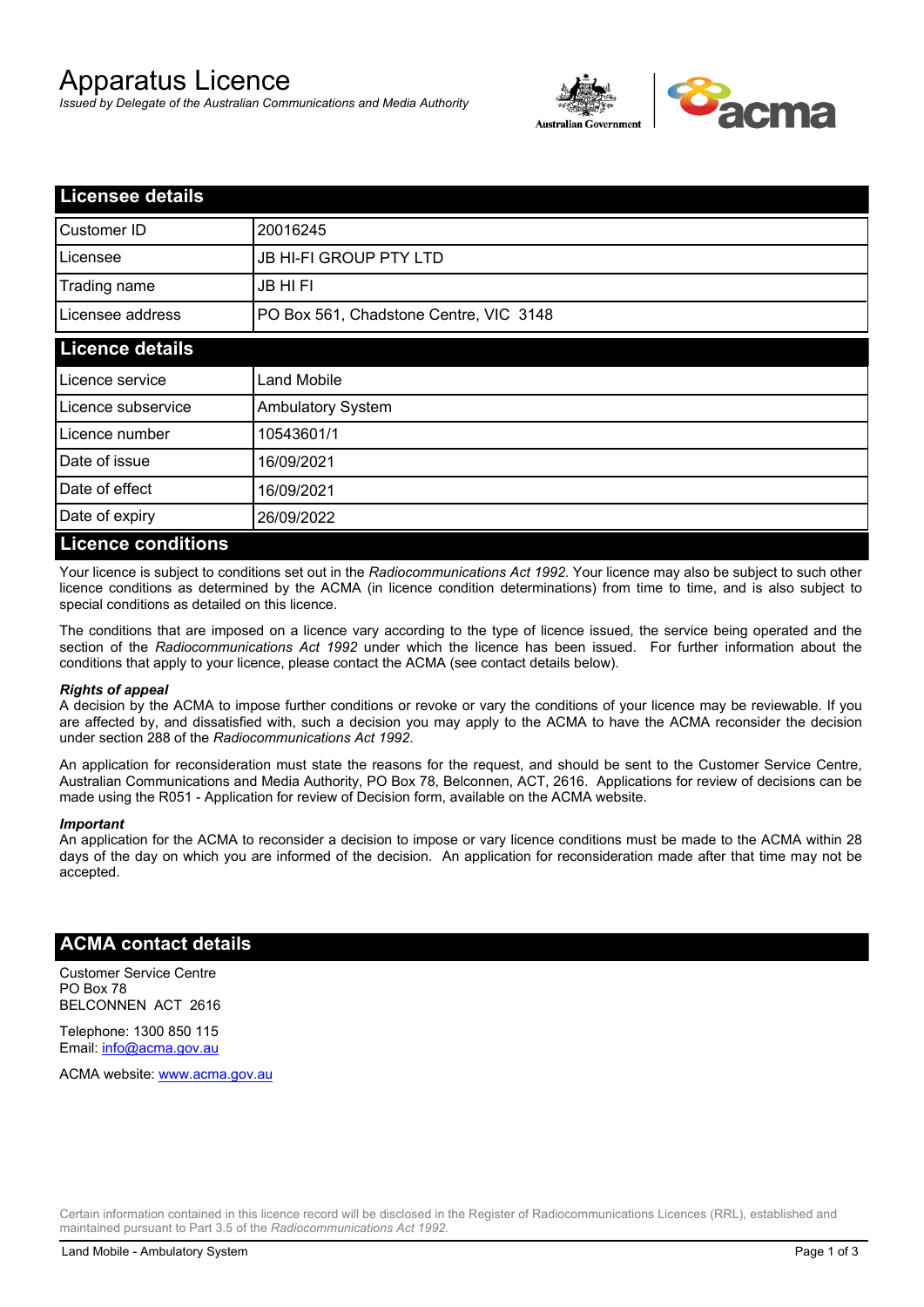# **Advisory Notes applying to licence no.: 10543601/1**

Conditions applicable to the operation of Ambulatory System station(s) authorised under this licence can be found in the Radiocommunications Licence Conditions (Apparatus Licence) Determination and the Radiocommunications Licence Conditions (Land Mobile Licence) Determination. Copies of these determinations are available from the ACMA and from the ACMA home page (www.acma.gov.au).